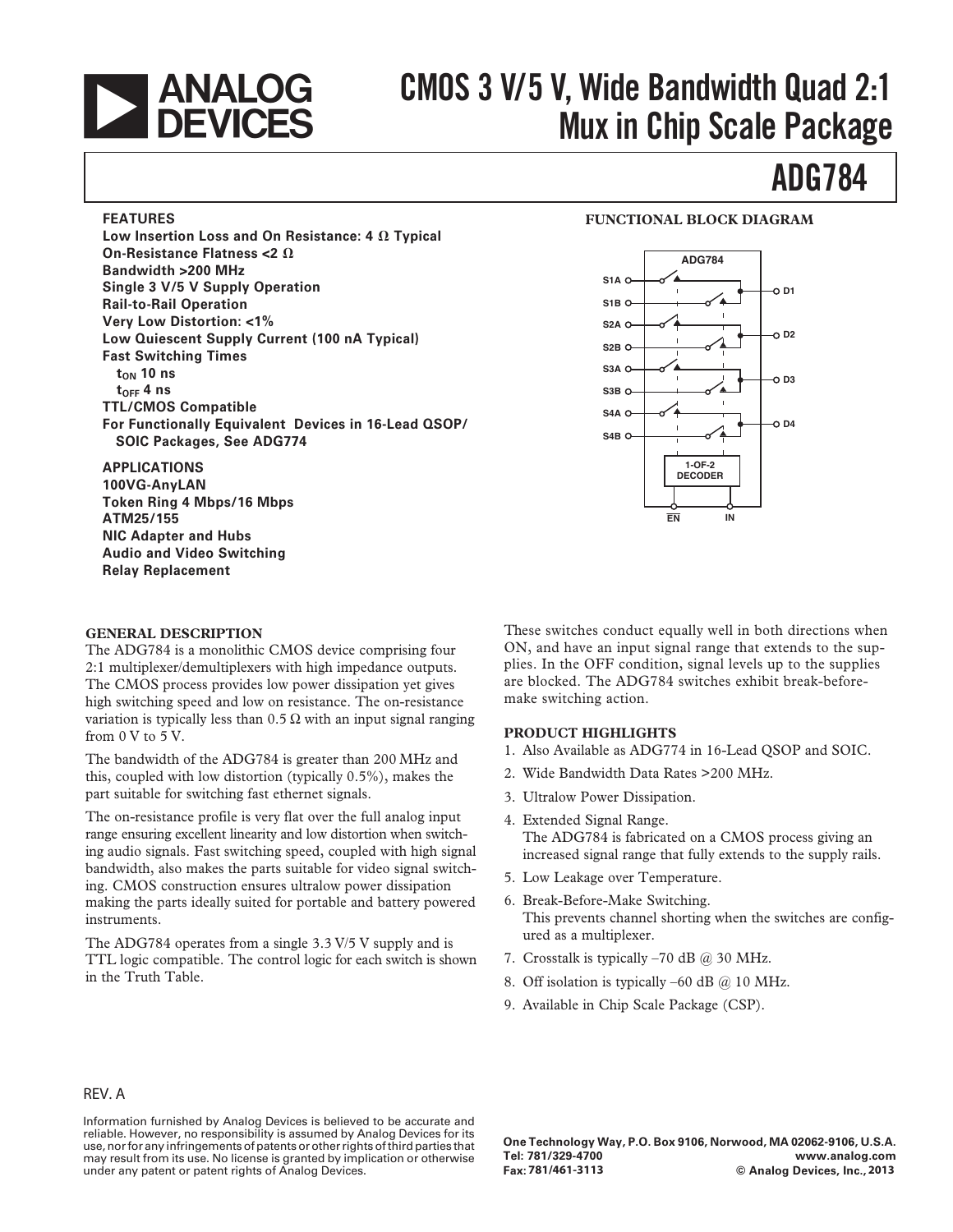# **ADG784–SPECIFICATIONS**

**SINGLE SUPPLY**  $(V_{DD} = 5 V \pm 10\%$ , GND = 0 V. All specifications  $T_{MIN}$  to  $T_{MAX}$  unless otherwise noted.)

|                                                                                                                                                                                                                                                                        | <b>B</b> Version                                                              |                                                                                      |                                                                                                                                                |                                                                                                                                                                                                                                                                                                                                                                                                                                                                                      |
|------------------------------------------------------------------------------------------------------------------------------------------------------------------------------------------------------------------------------------------------------------------------|-------------------------------------------------------------------------------|--------------------------------------------------------------------------------------|------------------------------------------------------------------------------------------------------------------------------------------------|--------------------------------------------------------------------------------------------------------------------------------------------------------------------------------------------------------------------------------------------------------------------------------------------------------------------------------------------------------------------------------------------------------------------------------------------------------------------------------------|
|                                                                                                                                                                                                                                                                        | $25^{\circ}$ C                                                                | $T_{MIN}$ to                                                                         |                                                                                                                                                | <b>Test Conditions/Comments</b>                                                                                                                                                                                                                                                                                                                                                                                                                                                      |
| Parameter                                                                                                                                                                                                                                                              |                                                                               | $T_{MAX}$                                                                            | Unit                                                                                                                                           |                                                                                                                                                                                                                                                                                                                                                                                                                                                                                      |
| <b>ANALOG SWITCH</b><br>Analog Signal Range<br>On Resistance $(R_{ON})$                                                                                                                                                                                                | 2.2                                                                           | $0 \,$ V to $V_{DD}$<br>5                                                            | V<br>$\Omega$ typ<br>$\Omega$ max                                                                                                              | $V_D = 0$ V to $V_{DD}$ , $I_S = -10$ mA                                                                                                                                                                                                                                                                                                                                                                                                                                             |
| On Resistance Match Between<br>Channels $(\Delta R_{ON})$<br>On Resistance Flatness (R <sub>FLAT(ON)</sub> )                                                                                                                                                           | 0.15<br>0.5                                                                   | 0.5<br>1                                                                             | $\Omega$ typ<br>$\Omega$ max<br>$\Omega$ typ<br>$\Omega$ max                                                                                   | $V_D = 0$ V to $V_{DD}$ , $I_S = -10$ mA<br>$V_D = 0$ V to $V_{DD}$ ; I <sub>S</sub> = -10 mA                                                                                                                                                                                                                                                                                                                                                                                        |
| LEAKAGE CURRENTS<br>Source OFF Leakage I <sub>S</sub> (OFF)<br>Drain OFF Leakage I <sub>D</sub> (OFF)<br>Channel ON Leakage $I_D$ , $I_S$ (ON)                                                                                                                         | $\pm 0.01$<br>$\pm 0.5$<br>$\pm 0.01$<br>$\pm 0.5$<br>$\pm 0.01$<br>$\pm 0.5$ | $\pm 1$<br>$\pm 1$<br>$\pm 1$                                                        | nA typ<br>nA max<br>nA typ<br>nA max<br>nA typ<br>nA max                                                                                       | $V_D = 4.5 V$ , $V_S = 1 V$ ; $V_D = 1 V$ , $V_S = 4.5 V$ ;<br>Test Circuit 2<br>$V_D = 4.5 V$ , $V_S = 1 V$ ; $V_D = 1 V$ , $V_S = 4.5 V$ ;<br>Test Circuit 2<br>$V_D = V_S = 4.5 V; V_D = V_S = 1 V; Test Circuit 3$                                                                                                                                                                                                                                                               |
| <b>DIGITAL INPUTS</b><br>Input High Voltage, V <sub>INH</sub><br>Input Low Voltage, V <sub>INL</sub><br>Input Current<br>$IINL$ or $IINH$                                                                                                                              | 0.001                                                                         | 2.4<br>0.8<br>$\pm 0.5$                                                              | V min<br>V max<br>μA typ<br>$\mu A$ max                                                                                                        | $V_{IN} = V_{INL}$ or $V_{INH}$                                                                                                                                                                                                                                                                                                                                                                                                                                                      |
| DYNAMIC CHARACTERISTICS <sup>2</sup><br>$t_{ON}$<br>$t_{\rm OFF}$<br>Break-Before-Make Time Delay, t <sub>D</sub><br>Off Isolation<br>Channel-to-Channel Crosstalk<br>Bandwidth -3 dB<br>Distortion<br>Charge Injection<br>$C_S(OFF)$<br>$C_D(OFF)$<br>$C_D, C_S (ON)$ |                                                                               | 10<br>20<br>4<br>8<br>5<br>1<br>$-65$<br>$-75$<br>240<br>0.5<br>10<br>10<br>20<br>30 | ns typ<br>ns max<br>ns typ<br>ns max<br>ns typ<br>ns min<br>$dB$ typ<br>$dB$ typ<br>MHz typ<br>$%$ typ<br>pC typ<br>pF typ<br>pF typ<br>pF typ | $R_L = 100 \Omega$ , $C_L = 35 pF$ ,<br>$V_s$ = 3 V; Test Circuit 4<br>$R_L = 100 \Omega$ , $C_L = 35 pF$ ,<br>$V_s$ = 3 V; Test Circuit 4<br>$R_L = 100 \Omega$ , $C_L = 35 pF$ ,<br>$V_{S1} = V_{S2} = 5 V$ ; Test Circuit 5<br>$R_L$ = 100 $\Omega$ , f = 10 MHz; Test Circuit 7<br>$R_L$ = 100 $\Omega$ , f = 10 MHz; Test Circuit 8<br>$R_L$ = 100 $\Omega$ ; Test Circuit 6<br>$R_L = 100 \Omega$<br>$C_L = 1$ nF; Test Circuit 9<br>$f = 1$ kHz<br>$f = 1$ kHz<br>$f = 1$ MHz |
| POWER REQUIREMENTS<br>$I_{DD}$<br>$I_{IN}$<br>$\rm I_{O}$                                                                                                                                                                                                              | 0.001                                                                         | $\mathbf{1}$<br>1<br>100                                                             | $\mu$ A max<br>µA typ<br>µA typ<br>mA max                                                                                                      | $V_{DD}$ = 5.5 V<br>Digital Inputs = $0 \text{ V or } V_{DD}$<br>$V_{IN}$ = 5 V<br>$\rm V_S/V_D = 0$ V                                                                                                                                                                                                                                                                                                                                                                               |

NOTES 1 Temperature ranges are as follows: B Version, –40°C to +85°C.

 ${}^{2}$ Guaranteed by design, not subject to production test.

Specifications subject to change without notice.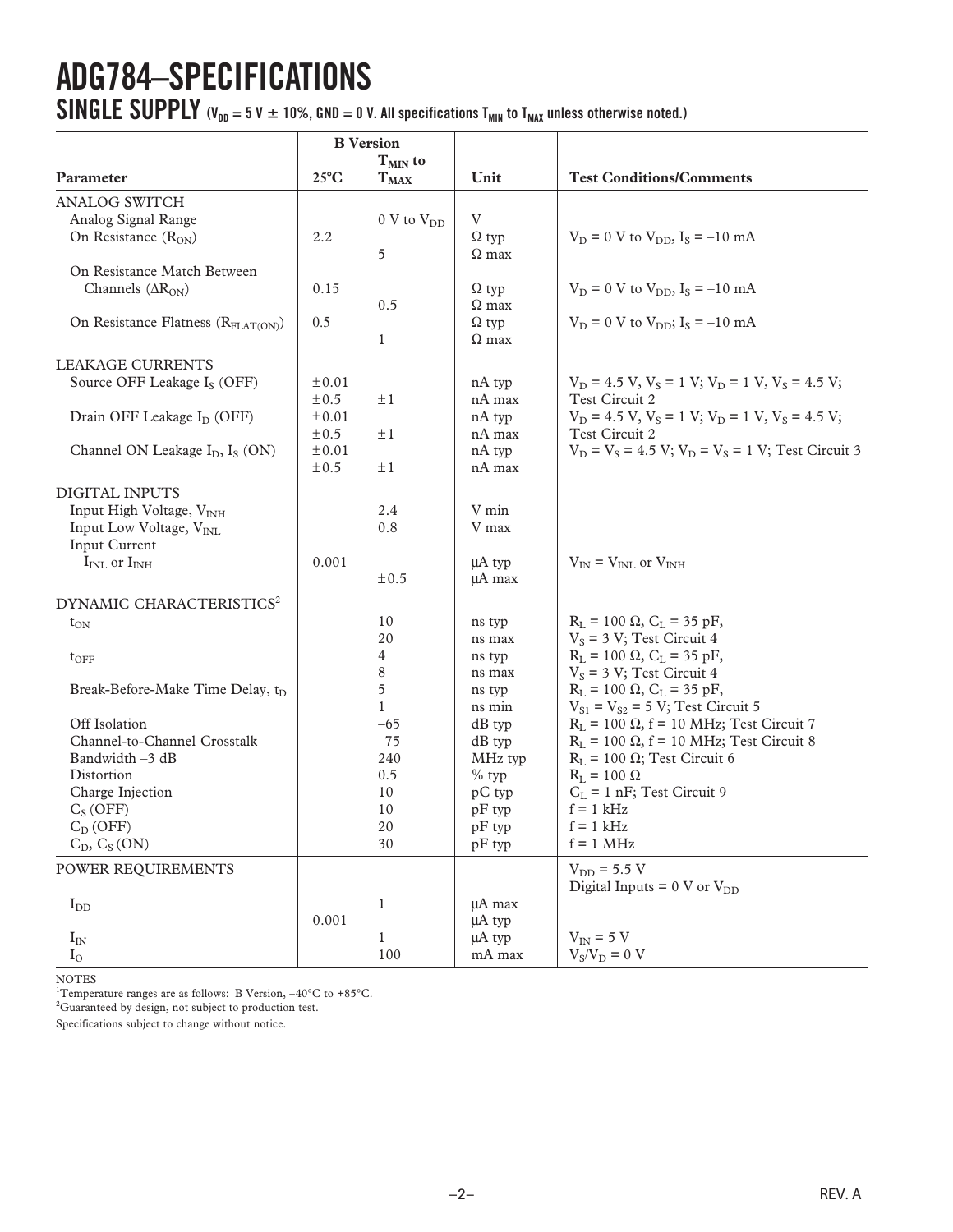## **SINGLE SUPPLY**  $(V_{DD} = 3 V \pm 10\%$ , GND = 0 V. All specifications T<sub>MIN</sub> to T<sub>MAX</sub> unless otherwise noted.)

|                                                 | <b>B</b> Version<br>$T_{MIN}$ to |                        |                    |                                                               |  |
|-------------------------------------------------|----------------------------------|------------------------|--------------------|---------------------------------------------------------------|--|
| Parameter                                       | $25^{\circ}$ C                   | $T_{MAX}$              | Unit               | <b>Test Conditions/Comments</b>                               |  |
| ANALOG SWITCH                                   |                                  |                        |                    |                                                               |  |
| Analog Signal Range                             |                                  | 0 V to V <sub>DD</sub> | V                  |                                                               |  |
| On Resistance $(R_{ON})$                        | $\overline{4}$                   |                        | $\Omega$ typ       | $V_D = 0$ V to $V_{DD}$ , $I_S = -10$ mA                      |  |
|                                                 |                                  | 10                     | $\Omega$ max       |                                                               |  |
| On Resistance Match Between                     |                                  |                        |                    |                                                               |  |
| Channels $(\Delta R_{ON})$                      | 0.15                             |                        | $\Omega$ typ       | $V_D = 0$ V to $V_{DD}$ , $I_S = -10$ mA                      |  |
|                                                 |                                  | 0.5                    | $\Omega$ max       |                                                               |  |
| On Resistance Flatness (R <sub>FLAT(ON)</sub> ) | 2                                |                        | $\Omega$ typ       | $V_D = 0$ V to $V_{DD}$ , $I_S = -10$ mA                      |  |
|                                                 |                                  | $\overline{4}$         | $\Omega$ max       |                                                               |  |
| LEAKAGE CURRENTS                                |                                  |                        |                    |                                                               |  |
| Source OFF Leakage I <sub>S</sub> (OFF)         | $\pm 0.01$                       |                        | nA typ             | $V_D = 3 V$ , $V_S = 1 V$ ; $V_D = 1 V$ , $V_S = 3 V$ ;       |  |
|                                                 | $\pm 0.5$                        | $\pm 1$                | nA max             | Test Circuit 2                                                |  |
| Drain OFF Leakage I <sub>D</sub> (OFF)          | $\pm 0.01$                       |                        | nA typ             | $V_D = 3 V$ , $V_S = 1 V$ ; $V_D = 1 V$ , $V_S = 3 V$ ;       |  |
|                                                 | $\pm 0.5$                        | $\pm 1$                | nA max             | Test Circuit 2                                                |  |
| Channel ON Leakage $I_D$ , $I_S$ (ON)           | $\pm 0.01$<br>$\pm 0.5$          | $\pm 1$                | nA typ<br>nA max   | $V_D = V_S = 3 V$ ; $V_D = V_S = 1 V$ ; Test Circuit 3        |  |
|                                                 |                                  |                        |                    |                                                               |  |
| <b>DIGITAL INPUTS</b>                           |                                  |                        |                    |                                                               |  |
| Input High Voltage, V <sub>INH</sub>            |                                  | 2.0                    | V min              |                                                               |  |
| Input Low Voltage, V <sub>INL</sub>             |                                  | 0.4                    | V max              |                                                               |  |
| Input Current<br>$I_{INL}$ or $I_{INH}$         | 0.001                            |                        | μA typ             | $V_{IN} = V_{INL}$ or $V_{INH}$                               |  |
|                                                 |                                  | $\pm 0.5$              | $\mu$ A max        |                                                               |  |
| DYNAMIC CHARACTERISTICS <sup>2</sup>            |                                  |                        |                    |                                                               |  |
| $t_{ON}$                                        |                                  | 12                     | ns typ             | $R_I = 100 \Omega$ , $C_L = 35 pF$ ,                          |  |
|                                                 |                                  | 25                     | ns max             | $V_s = 1.5 V$ ; Test Circuit 4                                |  |
| $t_{\rm OFF}$                                   |                                  | 5                      | ns typ             | $R_L = 100 \Omega$ , $C_L = 35 pF$ ,                          |  |
|                                                 |                                  | 10                     | ns max             | $V_s = 1.5 V$ ; Test Circuit 4                                |  |
| Break-Before-Make Time Delay, t <sub>D</sub>    |                                  | 5                      | ns typ             | $R_L = 100 \Omega$ , $C_L = 35 pF$ ,                          |  |
|                                                 |                                  | $\mathbf{1}$           | ns min             | $V_{S1} = V_{S2} = 3 V$ ; Test Circuit 5                      |  |
| Off Isolation                                   |                                  | $-65$                  | $dB$ typ           | $R_L$ = 50 $\Omega$ , f = 10 MHz; Test Circuit 7              |  |
| Channel-to-Channel Crosstalk                    |                                  | $-75$                  | $dB$ typ           | $R_L$ = 50 $\Omega$ , f = 10 MHz; Test Circuit 8              |  |
| Bandwidth $-3$ dB                               |                                  | 240                    | MHz typ            | $R_L$ = 50 $\Omega$ ; Test Circuit 6                          |  |
| Distortion                                      |                                  | 2                      | $%$ typ            | $R_L = 50 \Omega$                                             |  |
| Charge Injection<br>$C_S(OFF)$                  |                                  | 3<br>10                | pC typ<br>$pF$ typ | $C_L$ = 1 nF; Test Circuit 9<br>$f = 1$ kHz                   |  |
| $C_D(OFF)$                                      |                                  | 20                     | pF typ             | $f = 1$ kHz                                                   |  |
| $C_D, C_S (ON)$                                 |                                  | 30                     | pF typ             | $f = 1$ MHz                                                   |  |
|                                                 |                                  |                        |                    |                                                               |  |
| POWER REQUIREMENTS                              |                                  |                        |                    | $V_{DD}$ = 3.3 V<br>Digital Inputs = $0 \text{ V or } V_{DD}$ |  |
| $I_{DD}$                                        |                                  | $\mathbf{1}$           | $\mu$ A max        |                                                               |  |
|                                                 | 0.001                            |                        | μA typ             |                                                               |  |
| $I_{IN}$                                        |                                  | $\mathbf{1}$           | µA typ             | $V_{IN}$ = 3 V                                                |  |
| $\rm I_{O}$                                     |                                  | 100                    | mA max             | $V_S/V_D = 0 V$                                               |  |

NOTES

<sup>1</sup>Temperature ranges are as follows: B Version,  $-40^{\circ}$ C to  $+85^{\circ}$ C.

 ${}^{2}$ Guaranteed by design, not subject to production test.

Specifications subject to change without notice.

**Table I. Truth Table**

| EN       | IN | D1               | $\mathbf{D}2$ | D <sub>3</sub> | D4               | <b>Function</b> |
|----------|----|------------------|---------------|----------------|------------------|-----------------|
|          | X  | $Hi-Z$           | $Hi-Z$        | $Hi-Z$         | $Hi-Z$           | <b>DISABLE</b>  |
| $\Omega$ |    | S <sub>1</sub> A | S2A           | S3A            | S <sub>4</sub> A | $IN = 0$        |
| $\Omega$ |    | S1B              | S2B           | S3B            | S <sub>4</sub> B | $IN = 1$        |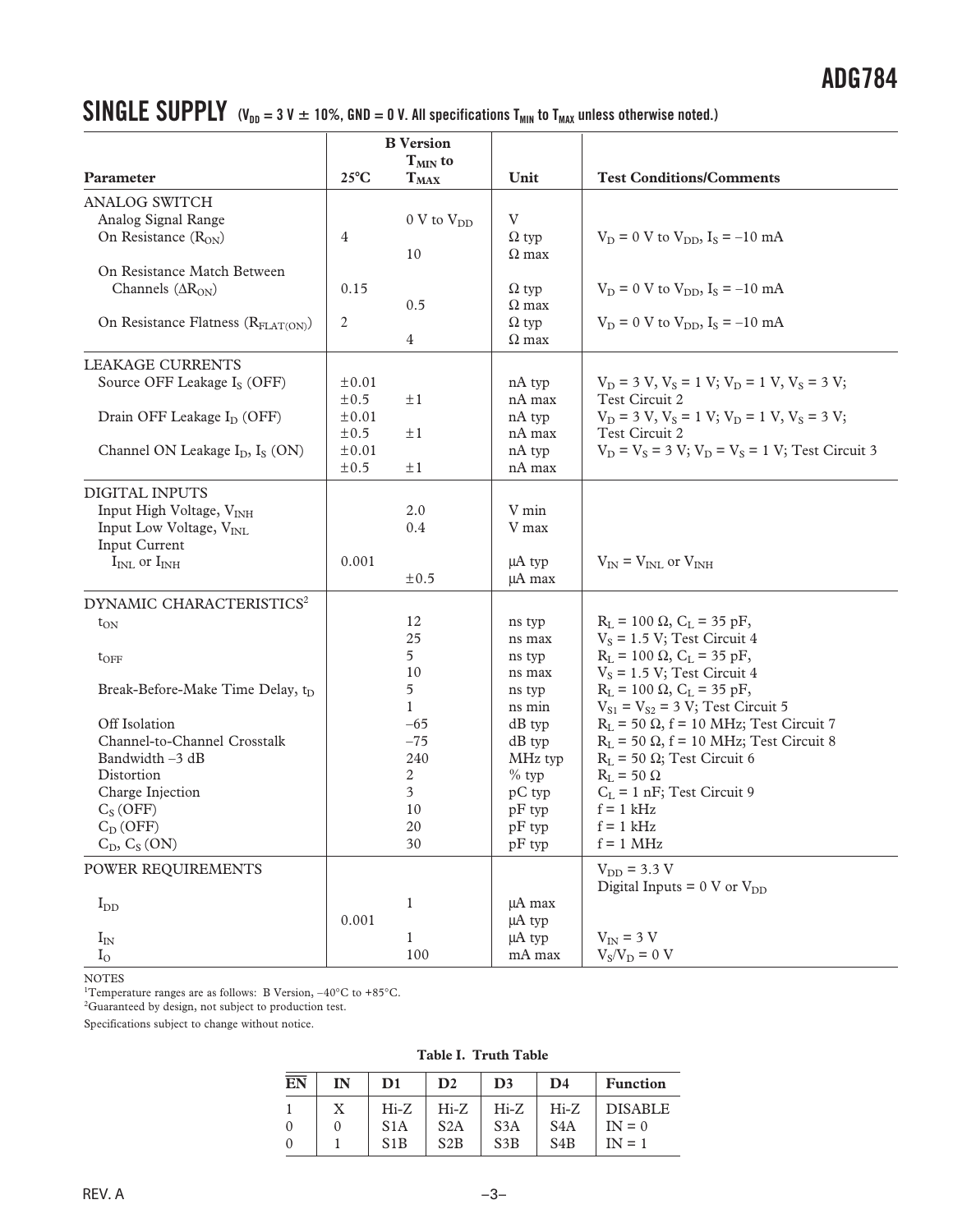### **ADG784**

#### **ABSOLUTE MAXIMUM RATINGS<sup>1</sup>**

 $(T_A = 25^{\circ}$ C unless otherwise noted.)

| Analog, Digital Inputs <sup>2</sup> -0.3 V to $V_{DD}$ + 0.3 V or<br>30 mA, Whichever Occurs First |
|----------------------------------------------------------------------------------------------------|
|                                                                                                    |
| Peak Current, S or D $\dots \dots \dots \dots \dots \dots \dots \dots \dots$ 300 mA                |
| (Pulsed at 1 ms, 10% Duty Cycle max)                                                               |
| <b>Operating Temperature Range</b>                                                                 |
| Industrial (B Version) $\ldots \ldots \ldots \ldots \ldots -40^{\circ}C$ to +85°C                  |
| Storage Temperature Range $\ldots \ldots \ldots -65$ °C to +150°C                                  |
|                                                                                                    |
| Chip Scale Package                                                                                 |
|                                                                                                    |
| Lead Temperature, Soldering                                                                        |
| Vapor Phase (60 sec) $\dots \dots \dots \dots \dots \dots \dots \dots \dots \dots$ 215°C           |
|                                                                                                    |
|                                                                                                    |

NOTES

<sup>1</sup>Stresses above those listed under Absolute Maximum Ratings may cause permanent damage to the device. This is a stress rating only; functional operation of the device at these or any other conditions above those listed in the operational sections of this specification is not implied. Exposure to absolute maximum rating conditions for extended periods may affect device reliability. Only one absolute maximum rating may be applied at any one time.

 $^{2}$ Overvoltages at IN, S or D will be clamped by internal diodes. Current should be limited to the maximum ratings given.

#### **PIN CONFIGURATION**



**NOTES 1. NC = NO CONNECT. 2. EXPOSED PAD TIED TO SUBSTRATE, GND.**

#### **TERMINOLOGY**

| $V_{DD}$              | Most Positive Power Supply Potential.                                                                                                                       |
|-----------------------|-------------------------------------------------------------------------------------------------------------------------------------------------------------|
| <b>GND</b>            | Ground (0 V) Reference.                                                                                                                                     |
| S                     | Source Terminal. May be an input or output.                                                                                                                 |
| D                     | Drain Terminal. May be an input or output.                                                                                                                  |
| IN                    | Logic Control Input.                                                                                                                                        |
| $\overline{EN}$       | Logic Control Input.                                                                                                                                        |
| $R_{ON}$              | Ohmic resistance between D and S.                                                                                                                           |
| $\Delta R_{ON}$       | On Resistance match between any two channels<br>i.e., $R_{ON}$ max – $R_{ON}$ min.                                                                          |
| $R_{\text{FLAT(ON)}}$ | Flatness is defined as the difference between<br>the maximum and minimum value of on resis-<br>tance as measured over the specified analog<br>signal range. |
| $I_S(OFF)$            | Source Leakage Current with the switch "OFF."                                                                                                               |
| $I_D$ (OFF)           | Drain Leakage Current with the switch "OFF."                                                                                                                |
| $I_D$ , $I_S$ (ON)    | Channel Leakage Current with the switch "ON."                                                                                                               |
| $V_D(V_S)$            | Analog Voltage on Terminals D, S.                                                                                                                           |
| $C_S(OFF)$            | "OFF" Switch Source Capacitance.                                                                                                                            |
| $C_D(OFF)$            | "OFF" Switch Drain Capacitance.                                                                                                                             |
| $C_D, C_S (ON)$       | "ON" Switch Capacitance.                                                                                                                                    |
| $t_{ON}$              | Delay between applying the digital control input<br>and the output switching on. See Test Circuit 4.                                                        |
| $t_{\rm OFF}$         | Delay between applying the digital control input<br>and the output switching Off.                                                                           |
| $t_{\rm D}$           | "OFF" time or "ON" time measured between<br>the 90% points of both switches, when switching<br>from one address state to another. See Test<br>Circuit 5.    |
| Crosstalk             | A measure of unwanted signal that is coupled<br>through from one channel to another as a result<br>of parasitic capacitance.                                |
| Off Isolation         | A measure of unwanted signal coupling through an<br>"OFF" switch.                                                                                           |
| Bandwidth             | Frequency response of the switch in the ON<br>state measured at 3 dB down.                                                                                  |
| Distortion            | $R_{\text{FLAT(ON)}}/R_{\text{L}}$                                                                                                                          |

#### **CAUTION**

ESD (electrostatic discharge) sensitive device. Electrostatic charges as high as 4000 V readily accumulate on the human body and test equipment and can discharge without detection. Although the ADG784 features proprietary ESD protection circuitry, permanent damage may occur on devices subjected to high-energy electrostatic discharges. Therefore, proper ESD precautions are recommended to avoid performance degradation or loss of functionality.

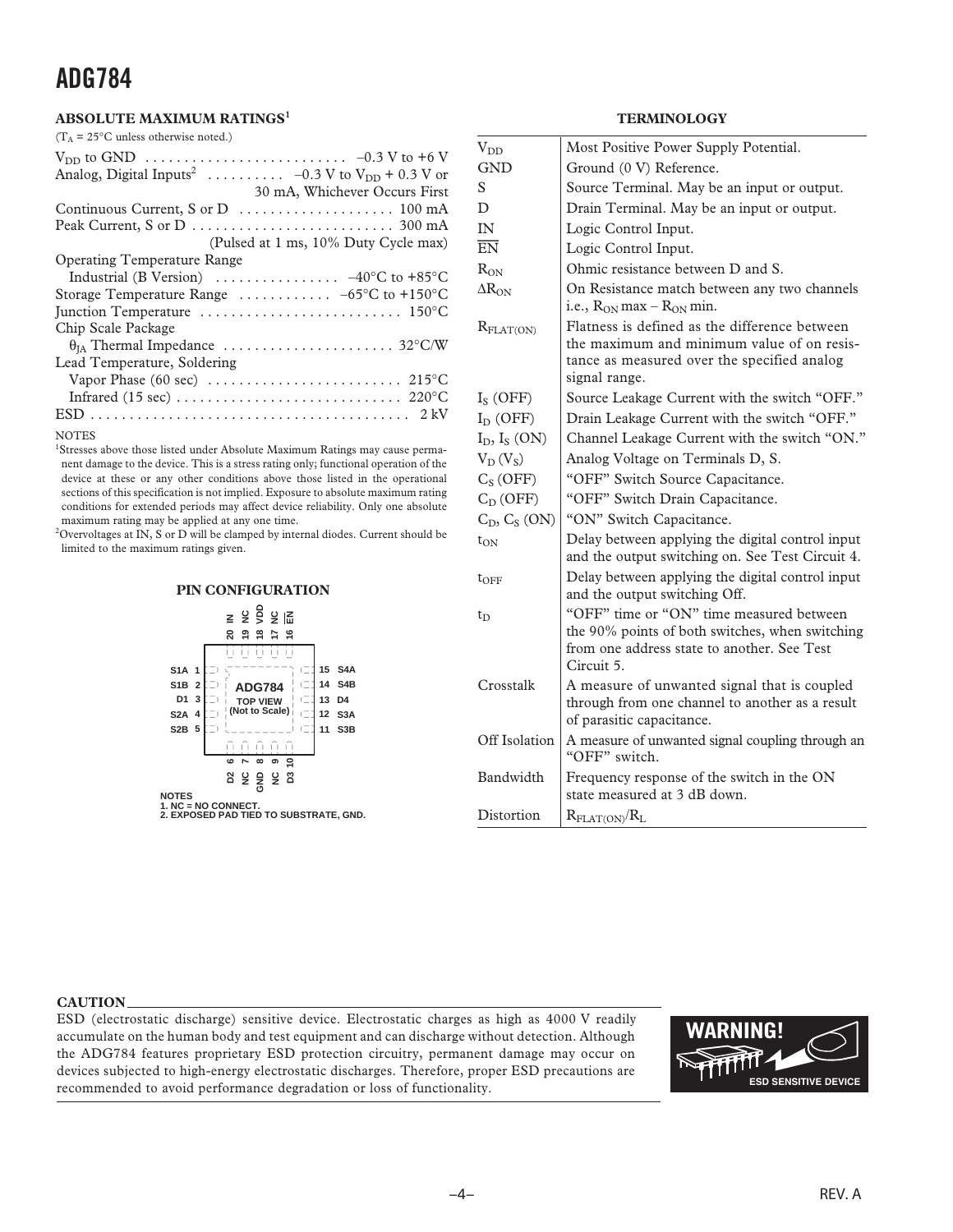### **Typical Performance Characteristics–ADG784**



TPC 1. On Resistance as a Function of  $V_D$  ( $V_S$ ) for Various Single Supplies



TPC 2. On Resistance as a Function of  $V_D$  ( $V_S$ ) for Different Temperatures with 5 V Single Supplies



TPC 3. On Resistance as a Function of  $V_D$  ( $V_S$ ) for Different Temperatures with 3 V Single Supplies



TPC 4. On Response vs. Frequency



TPC 5. Off Isolation vs. Frequency



TPC 6. Crosstalk vs. Frequency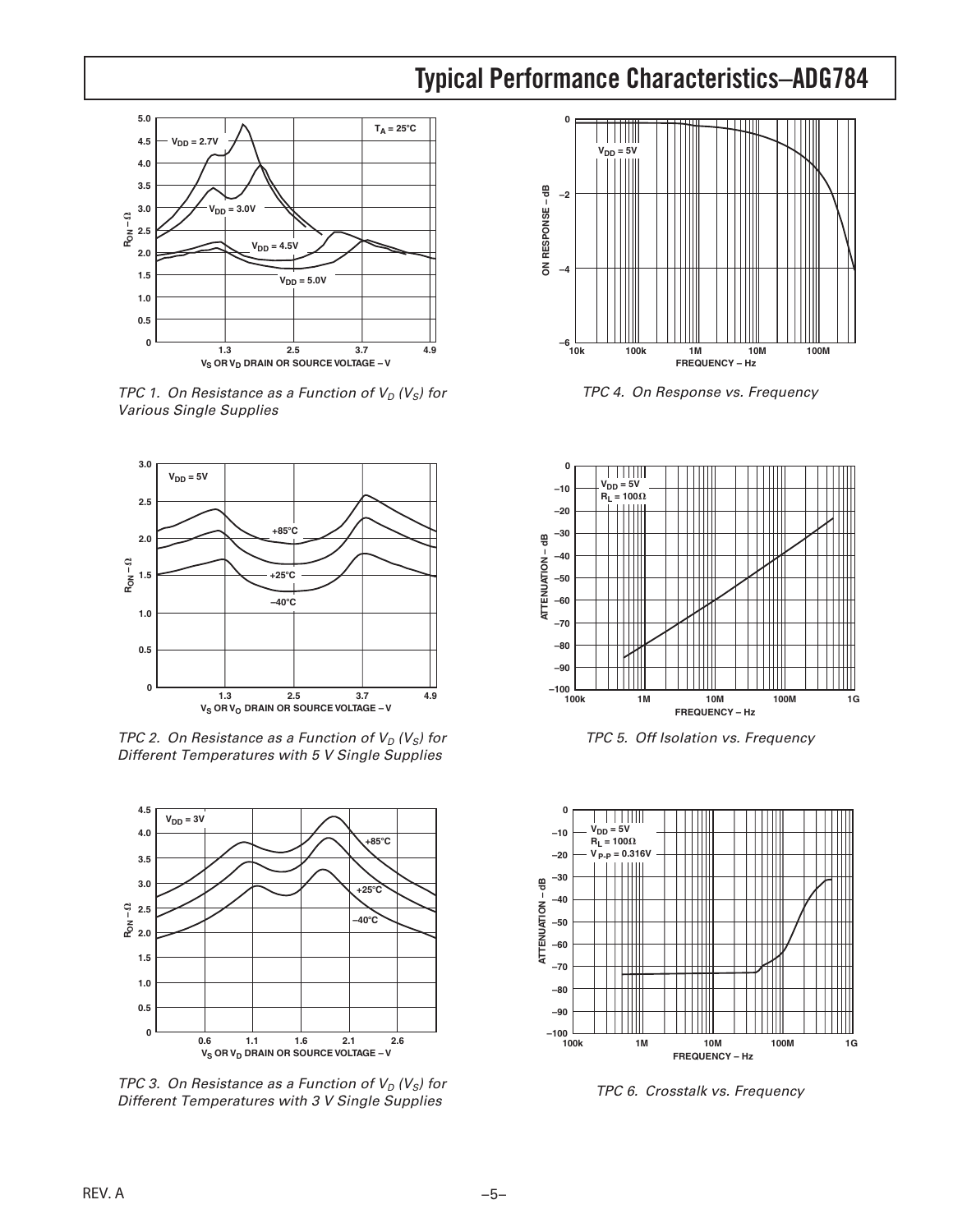### **ADG784**



TPC 7. Charge Injection vs. Source Voltage





Figure 2. Loop Back





Figure 4. Line Clamp



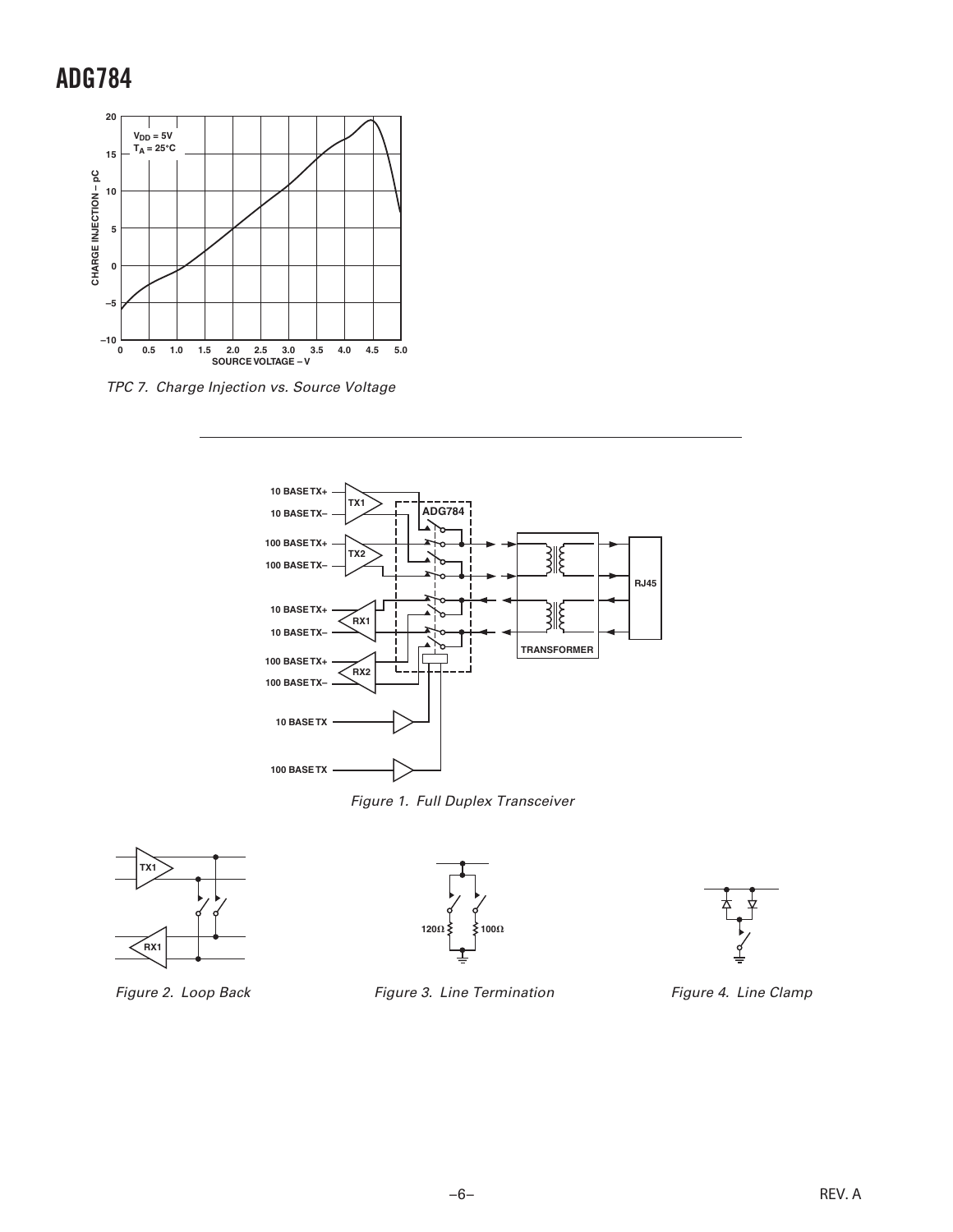### **Test Circuits**







Test Circuit 1. On Resistance

Test Circuit 2. Off Leakage

Test Circuit 3. On Leakage



Test Circuit 4. Switching Times



Test Circuit 5. Break-Before-Make Time Delay



Test Circuit 6. Bandwidth



Test Circuit 7. Off Isolation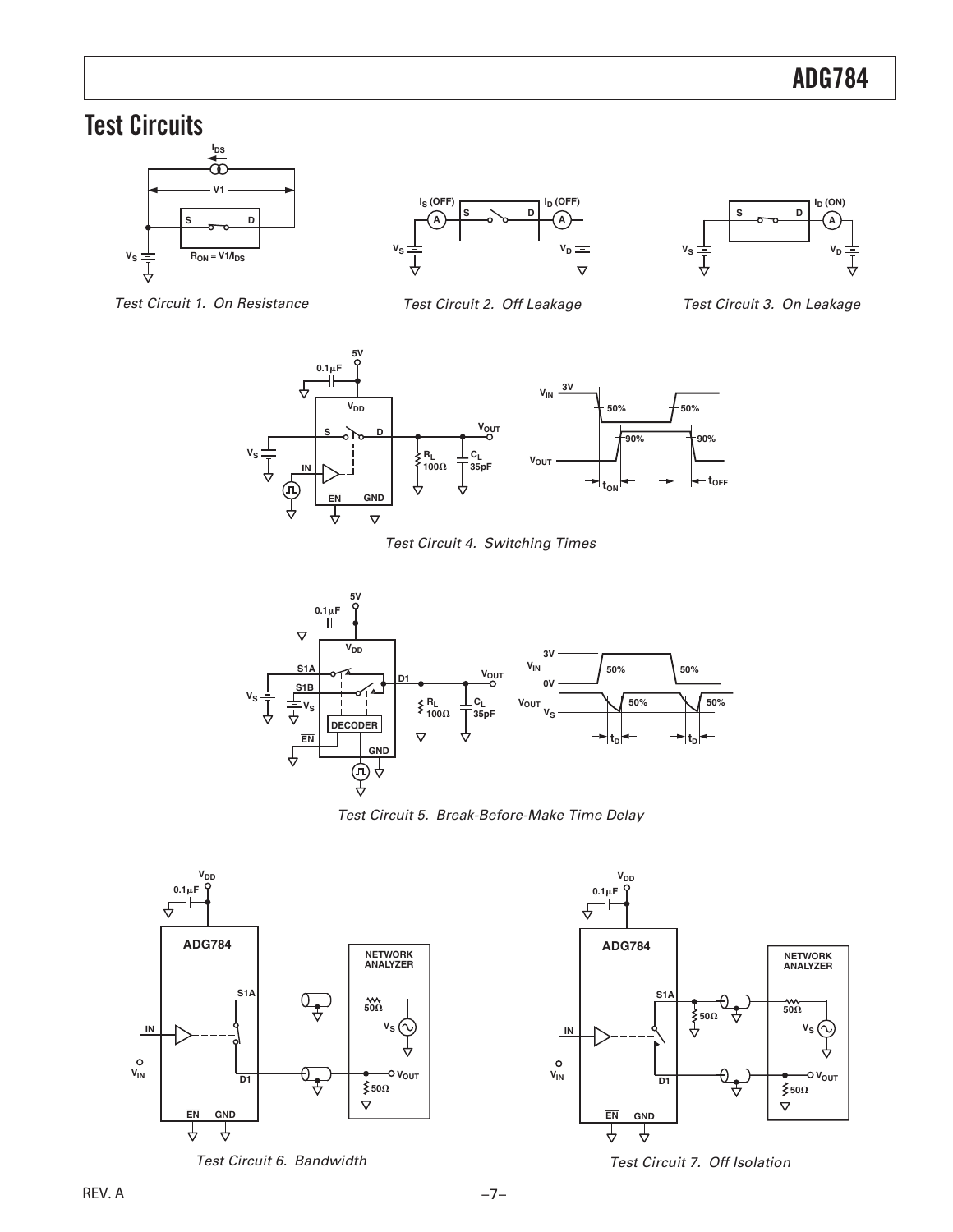### **ADG784**



Test Circuit 8. Channel-to-Channel Crosstalk



Test Circuit 9. Charge Injection